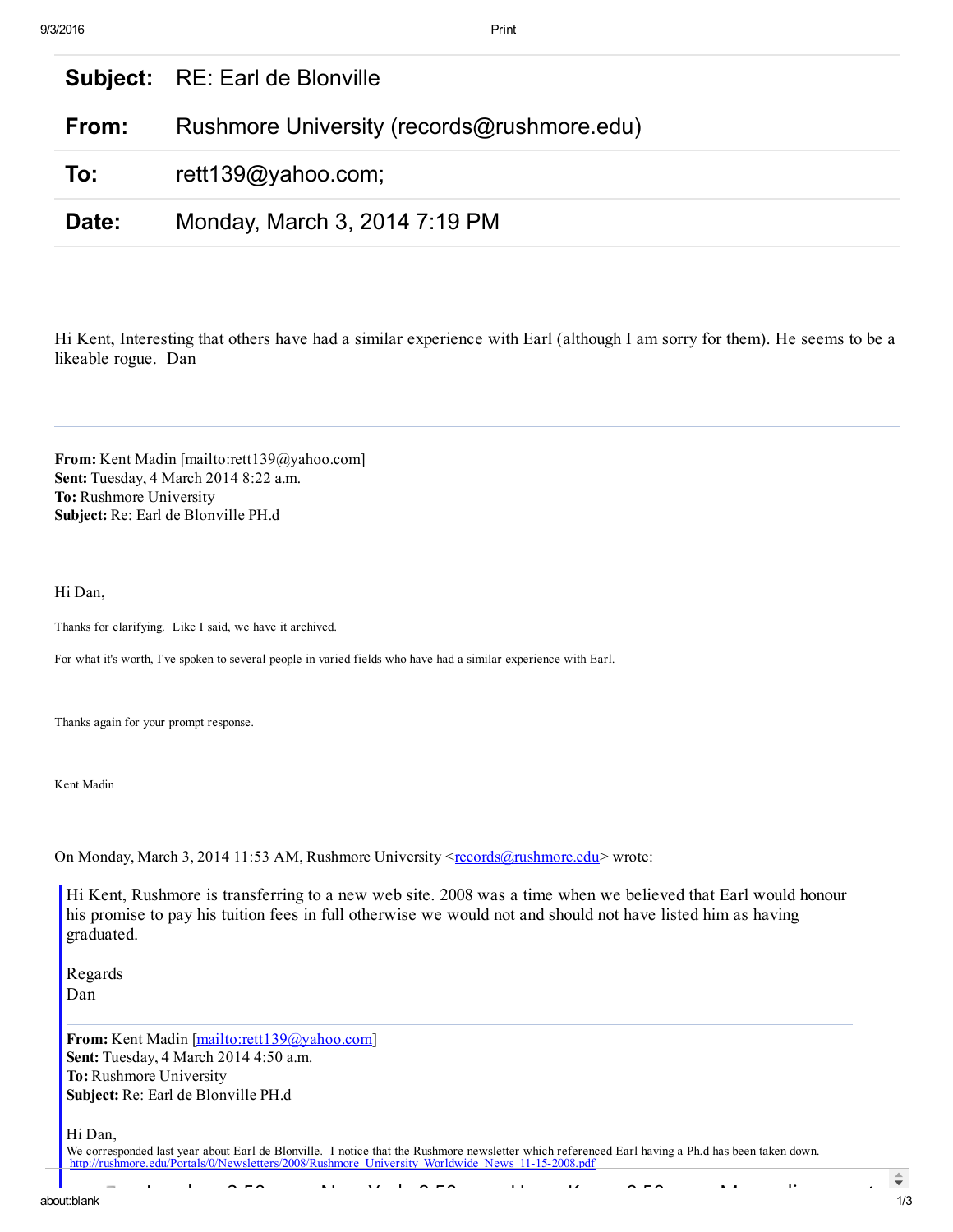## 9/3/2016 Print

No worries, since we have it archived, but I wonder if you can tell me how your newsletter came to be taken down recently.

Thanks very much,

Kent Madin

On Wednesday, July 3, 2013 10:45 PM, Rushmore University < $records@rushmore.edu$  wrote:</u>

Dear Kent, The Seventh Journey. Regards Dan

From: Kent Madin [\[mailto:rett139@yahoo.com\]](mailto:rett139@yahoo.com) Sent: Thursday, 4 July 2013 3:16 a.m. To: Rushmore University Subject: Re: Earl de Blonville PH.d

Hi Dan, Do you know what the title/subject of Earl's dissertation was?

Thanks. Kent Madin

From: Rushmore University <[records@rushmore.edu>](mailto:records@rushmore.edu) To: 'Kent Madin' <[rett139@yahoo.com>](mailto:rett139@yahoo.com) Sent: Thursday, June 27, 2013 11:07 PM Subject: RE: Earl de Blonville PH.d

That is correct. Dan

From: Kent Madin [\[mailto:rett139@yahoo.com\]](mailto:rett139@yahoo.com) Sent: Friday, 28 June 2013 3:43 p.m. To: Rushmore University Subject: Re: Earl de Blonville PH.d

I see.

But he paid some of his fees, just not the full amout, is that correct? Thank you for the information and your candor.

Kent Madin

From: Rushmore University <[records@rushmore.edu>](mailto:records@rushmore.edu) To: 'Kent Madin' < $r$ ett139@yahoo.com> Sent: Thursday, June 27, 2013 7:19 PM Subject: RE: Earl de Blonville PH.d

Dear Kent Madin, Since you ask specifically I am willing to say that in a correspondence program such as ours a certain amount of trust is necessary. For whatever reason Mr. de Blonville did not honor that trust when he did not pay his tuition fees in full. As a consequence he did not graduate. He could still do so if he pays his fees. I doubt that he ever will despite his early promises to do so.

London: 2:50 pm New York: 9:50 am Hong Kong: 9:50 pm Mongolia ‐ most:

Regards Dan

From: Kent Madin [\[mailto:rett139@yahoo.com\]](mailto:rett139@yahoo.com)